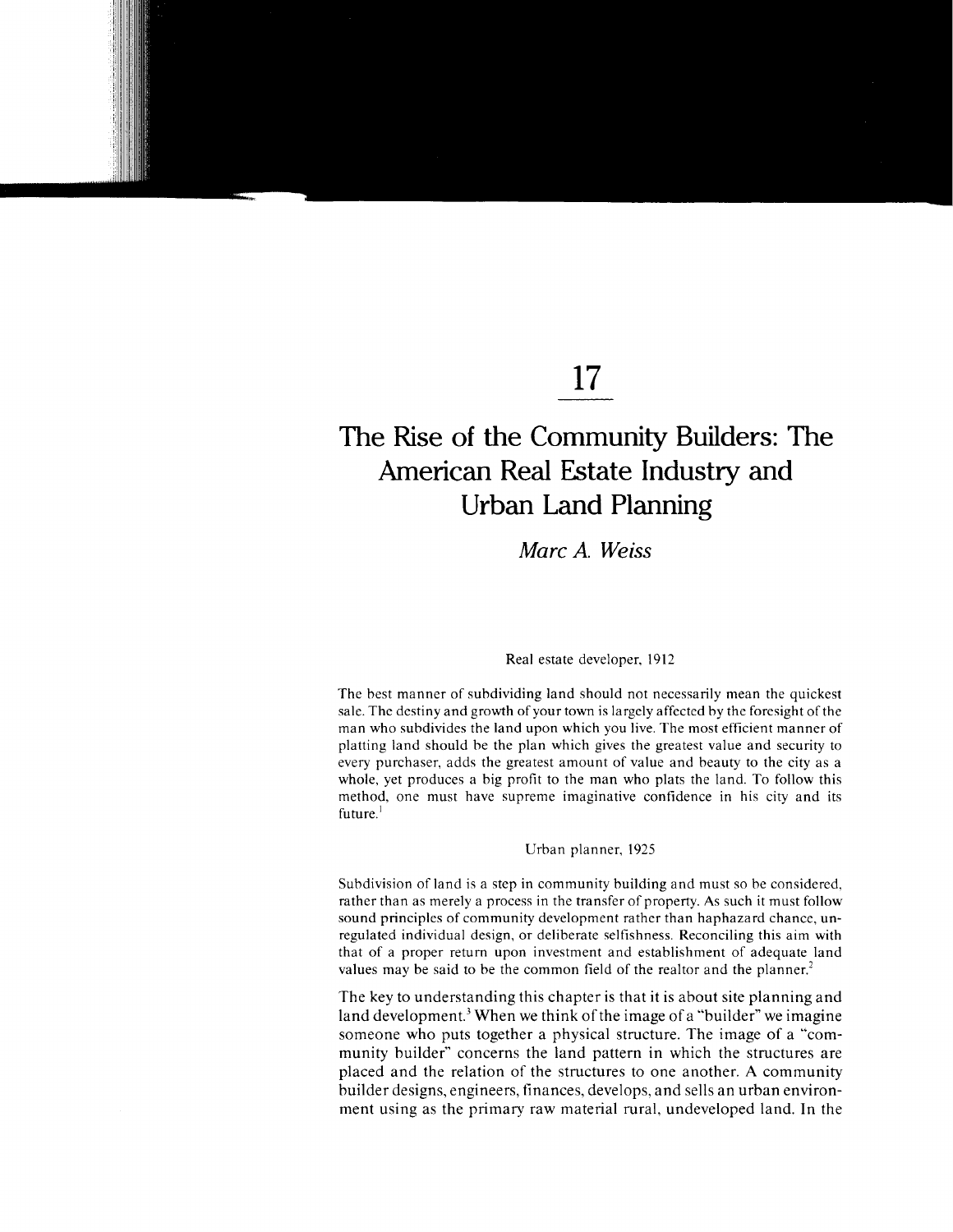parlance of the real estate industry, such activity is called the platting and improvement of subdivisions. As one developer stated in 1936, "fundamentally the subdivider is the manufacturer in the field of real estate practice.'{ The history of the past century in American real estate is one of increasing growth in the average scale of development and the size of the land parcel, increasing sophistication in the scope and quality of the structural improvements to land and buildings, and increasing economic coordination and integration in the phases of the developmental process of the entrepreneurs. $5$ 

In my book The Rise of the Community Builders I tell the story of "the creation of the modern residential subdivision." That an urban land subdivision could be considered "residential" at the time the land was still being platted was a fairly novel concept in the late- nineteenth- and earlytwentieth-century America. Most land had previously been carved out into building lots and sold for whatever use the new owners intended. Subdividing land exclusively for residential purposes presupposed a level of planning and control that was certainly not the norm for American urbanization. Planning and developing for specihcally residential districts or neighborhoods were {irst utilized by land subdividers in the case of high-income suburban communities. The technological and economic changes that made possible spatial separation of urban land uses were combined by the developer with substantial investment in landscaping and infrastructure improvements and legal use of deed restrictions to control and preserve a planned environment.

Creating residential subdivisions for builders and purchasers of expensive single-family houses represented the first phase of the modern transformation of urban land development by private real estate entrepreneurs. I call this phase "changes at the high end," which reached maturity during the 1920s. The second phase, "changes at the moderate end," completed the revolution in community building by the 1940s. In this phase subdividers became full-fledged suburban housing developers, not only planning and improving large tracts of land, but also building the houses on the lots and selling the completed package to the home buyer. Often parks, schools, shopping centers, and other community facilities were also built. What made the Levittown story of the late 1940s so important was not just that the Levitts had found a way to mass produce affordable housing, but that the housing was an attractive investment for young families precisely because of the planning and construction of a complete community. Even where smaller subdividers created only modest-sized neighborhoods, what the average consumer was now purchasing or renting was a new dwelling in a new district of completed dwellings, rather than a vacant lot in an undeveloped area with an uncertain future. This phenomenon of "community building," particularly for the average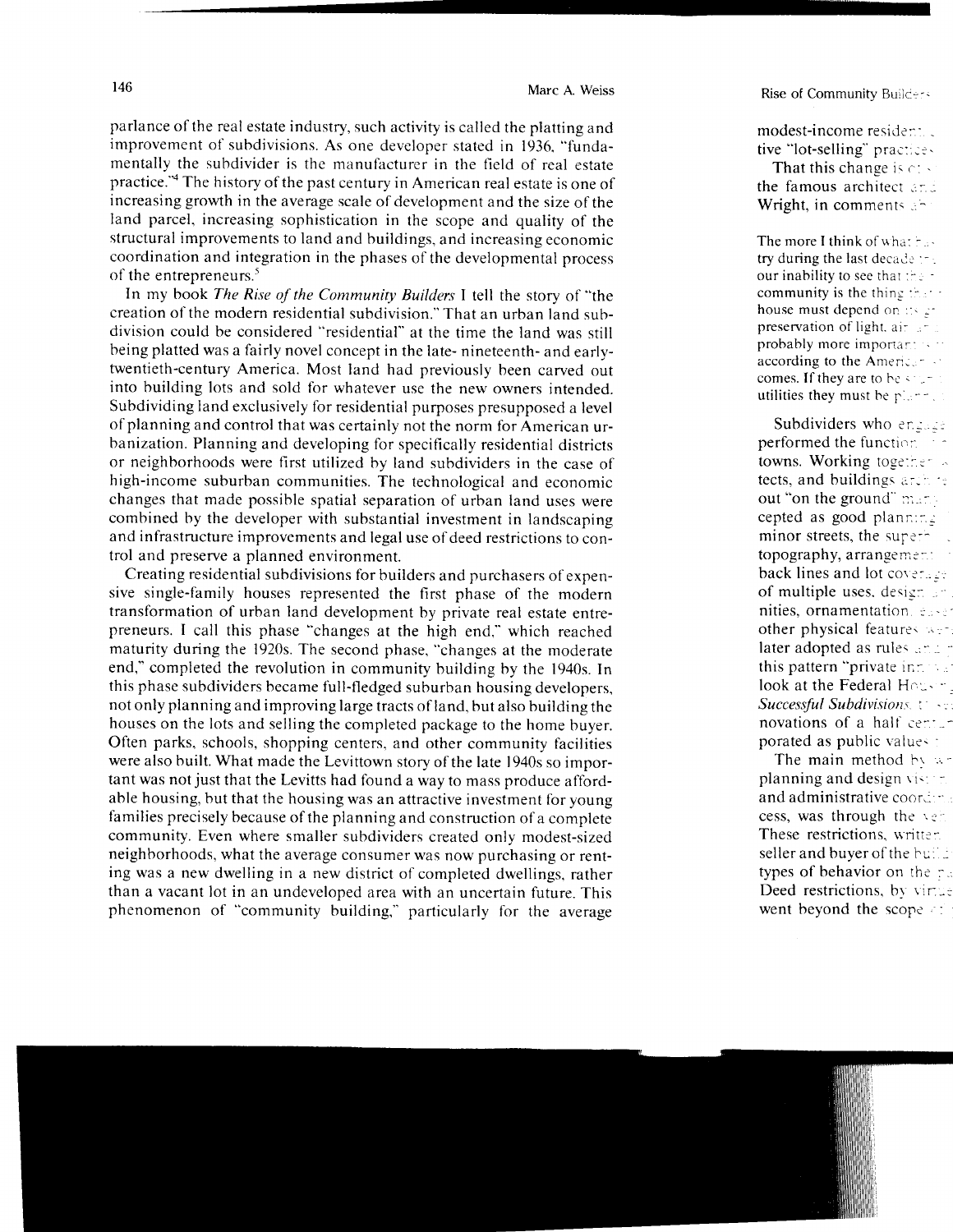modest-income resident, constituted a dramatic change from the speculative "lot-selling" practices of the preceding generation.<sup>6</sup>

That this change is of so recent vintage is attested to by Clarence Stein. the famous architect and planner who designed Radburn with Henry Wright, in comments about the crisis of American housing in 1930:

The more I think of what has been happening in the field of housing in this country during the last decade the more strongly I feel that the essential lack has been our inability to see that the house itself is of minor importance. Its relation to the community is the thing that really counts.... It is not only the fact that a small house must depend on its grouping with other houses for its beauty, and for the preservation of light, air, and the maximum of surrounding open space. What is probably more important is the economic angle. It is impossible to build homes according to the American standard as individual units for those of limited incomes. If they are to be soundly built and completely equipped with the essential utilities they must be planned and constructed as part of a larger group.<sup>7</sup>

Subdividers who engaged in full-scale community development also performed the function of being private planners for American cities and towns. Working together with professional engineers, landscape architects, and buildings architects, residential real estate developers worked out "on the ground" many of the concepts and forms that came to be accepted as good planning. The classification and design of major and minor streets, the superblock and cul-de-sac, planting strips and rolling topography, arrangement of the house on the lot, lot size and shape, setback lines and lot coverage restrictions, planned separation and relation of multiple uses, design and placement of parks and recreational amenities, ornamentation, easements, underground utilities, and numerous other physical features were first introduced by private developers and later adopted as rules and principles by public planning agencies. I call this pattern "private innovation preceding public action." One need only look at the Federal Housing Administration's (FHA's) 1940 publication, Successful Subdivisions, to see clearly and graphically how the various innovations of a half century of private development were fully incorporated as public values to be standardized and emulated.<sup>8</sup>

The main method by which community builders implemented their planning and design vision, other than through direct capital investment and administrative coordination of the investment and improvement process, was through the vehicle of legally enforceable deed restrictions. These restrictions, written into a private contract between the original seller and buyer of the building lot, both mandated and prohibited certain types of behavior on the part of the current and future property owner. Deed restrictions, by virtue of being voluntary private contracts, often went beyond the scope of public sector police power regulations, par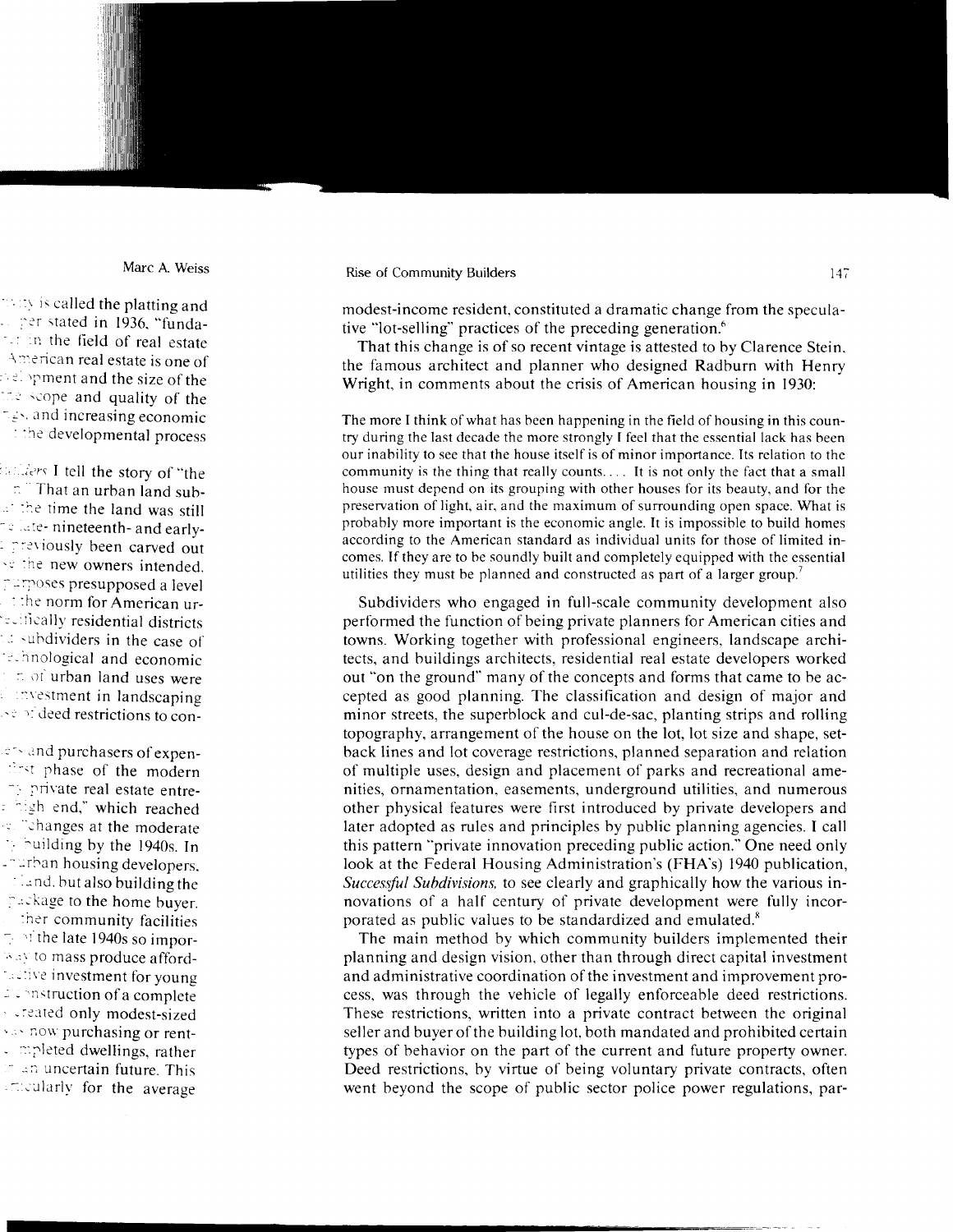ticularly in the earlier years. These restrictions, which might even include barring the owner from painting the house a certain color, constituted a significant abridgment of private property rights. That they were willingly and, in many cases, eagerly accepted by purchasers opened the wedge for the introduction and extension of public land-use controls. Deed restrictions, an innovation of community builders and their attorneys, served as both the physical and political model for zoning laws and subdivision regulations.<sup>9</sup>

Community builders did more than just serve as innovators for the land planning ideas that were spawned in the early 1900s and spread rapidly during the succeeding four decades. Many of the large subdivision developers played a direct role in actively supporting and shaping the emerging system of public land planning and public land-use regulation. These community builders, most of whom developed stylish and expensive residential subdivisions and were leaders of the Home Builders and Subdividers Division and the City Planning Committee of the National Association of Real Estate Boards, (NAREB), worked actively with urban planners to establish public-planning laws and agencies.<sup>10</sup> J. C. Nichols, developer of Kansas City's Country Club District, spoke for his colleagues among the community builders when he stated that the private planning of large residential subdividers could not succeed without "municipal assistance." What Nichols meant was that in addition to the public provisions of infrastructure and services, private developers who scrupulously planned and regulated their own subdivisions needed the planning and regulation of the surrounding private and public land in order to maintain cost efficiencies and transportation accessibility and to ensure a stable, high-quality, long-term environment for their prospective property owners. $<sup>11</sup>$ </sup>

Community builders by no means represented the typical subdivider. In their support of public planning, as in most other aspects of their business operations, they were a distinct and fairly unrepresentative minority breed of real estate developer. The longer time frame for development, larger scale of activity, and greater degree and quality of design and improvements distinguished community builders from the average subdivider. Many subdividers were indifferent, if not openly hostile, to public planning regulations, although they often welcomed public investment. One group of subdividers, referred to variously as "curbstoners," "fly-by-nights," "land butchers," and "lot sellers," were a source of scandal and market instability that community builders hoped to eliminate as competitors through government regulation and private trade association agreements. An important goal of community builders was to stop the mania of land speculation that turned subdividing into stock marketstyle gambling in vacant, unimproved lots heavily encumbered with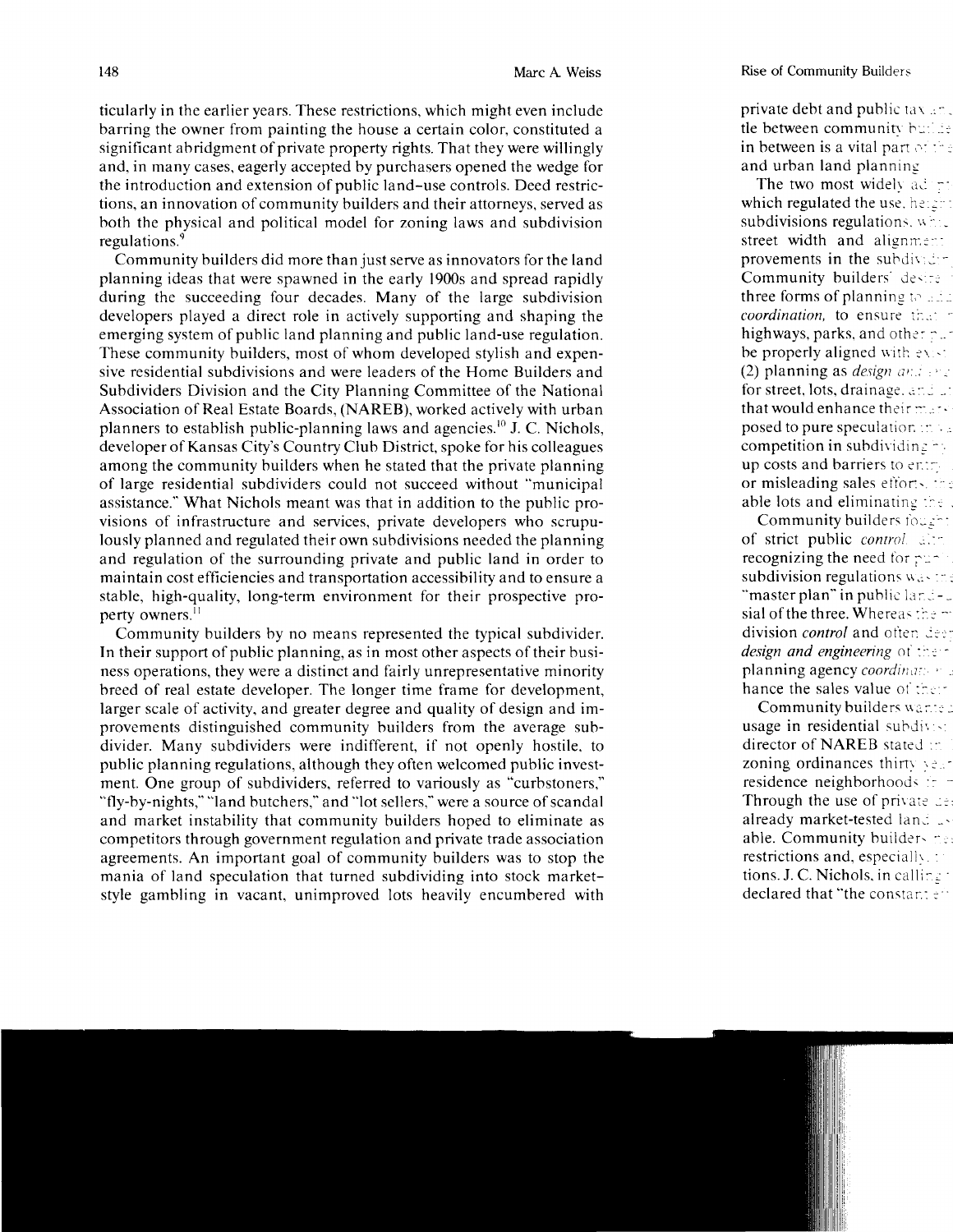private debt and public tax and special assessment obligations.<sup>12</sup> The battle between community builders and curbstoners and the many factions in between is a vital part of the story of the American real estate industry and urban land planning.

The two most widely adopted land-planning tools were zoning laws, which regulated the use, height, and bulk of structures on urban land, and subdivisions regulations, which imposed minimum standards of lot size. street width and alignment, and other provisions for physical improvements in the subdividing of land for sale as urban building lots. Community builders' desire for subdivision regulations encompassed three forms of planning to address three sets of concerns: (1) planning as *coordination*, to ensure that new subdivisions would be accessible to highways, parks, and other public infrastructure and facilities, and would be properly aligned with existing and projected major and minor streets; (2) planning as *design and engineering*, to develop and enforce standards for street, lots, drainage, and utilities in the laying out of new subdivisions that would enhance their marketability for residential construction (as opposed to pure speculation in vacant lots); (3) planning as *control*, to restrict competition in subdividing by regulating the procedures, increasing startup costs and barriers to entry, and publicizing and penalizing fraudulent or misleading sales efforts, thereby reducing the overall supply of available lots and eliminating the curbstoners.<sup>13</sup>

Community builders fought with their fellow subdividers over the issue of strict public *control*, although the opposition partially vielded in recognizing the need for public *coordination*. The *coordination* function of subdivision regulations was the most closely associated with the rise of the "master plan" in public land-use planning. It was also the least controversial of the three. Whereas the majority of subdividers bitterly opposed subdivision *control* and often deeply resented the intrusive regulation of the design and engineering of their subdivisions, most subdividers welcomed planning agency *coordination* as an important service that could only enhance the sales value of their land.

Community builders wanted zoning to help stabilize the pattern of land usage in residential subdivisions and surrounding areas. The executive director of NAREB stated in 1947: "We helped think up the idea of city zoning ordinances thirty years ago. Their purpose was to protect good residence neighborhoods from trade uses that would destroy values."<sup>14</sup> Through the use of private deed restrictions, residential subdividers had already market-tested land use regulations and found them most desirable. Community builders needed public zoning to supplement private restrictions and, especially, to regulate areas not covered by deed restrictions. J. C. Nichols, in calling for zoning and subdivision controls in 1916, declared that "the constant effort of the operator is to try to get surround-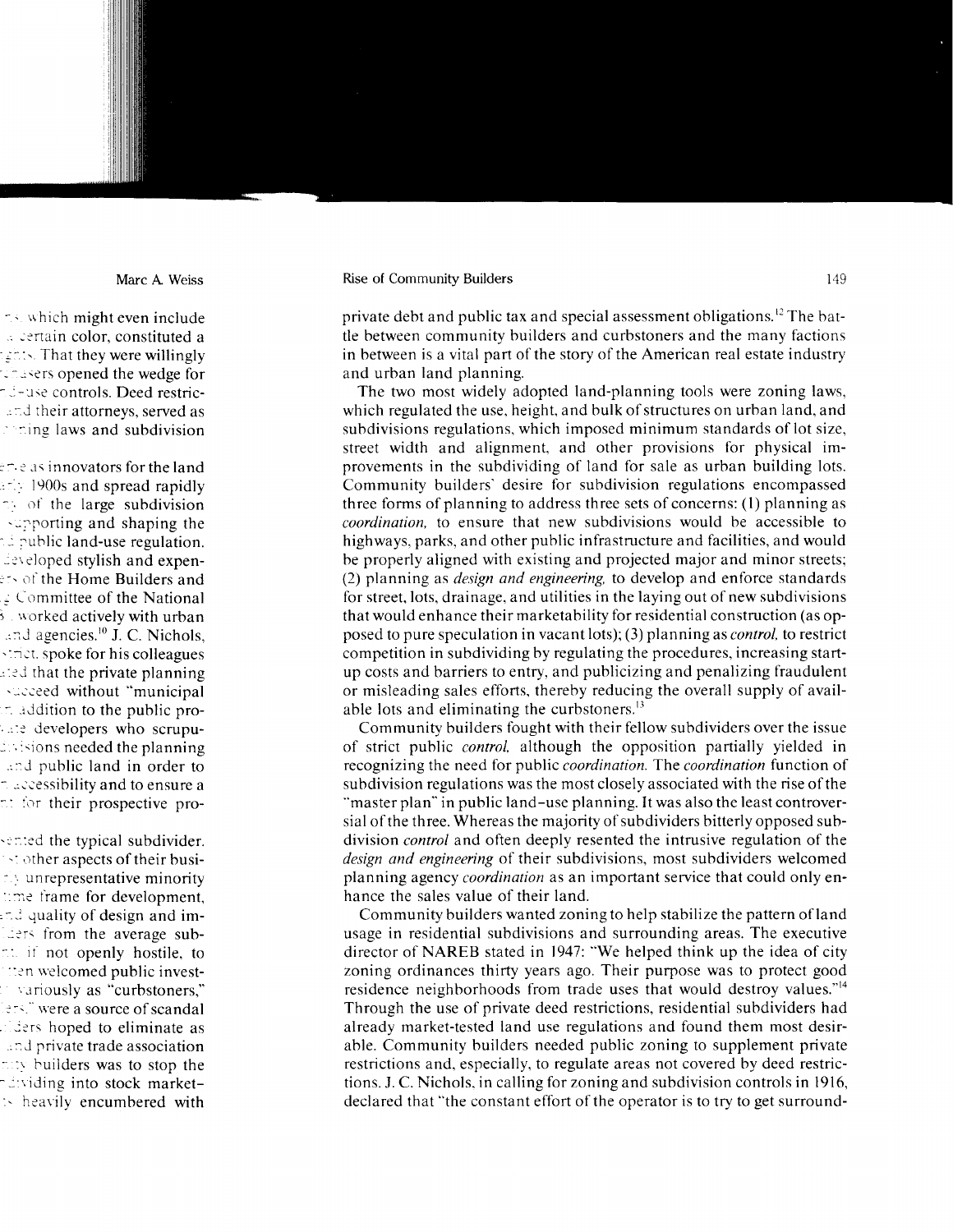ings that are entirely congenial to what he has placed upon his property, and to do that successfully we absolutely must have municipal control of the surroundings on the adjoining lot." $15$ 

In lobbying for zoning laws, community builders were opposed by their curbstone rivals. Most real estate interests in central cities were not in the business of developing "good residence neighborhoods." City zoning, once established, was frequently used for promotion of higher-density apartment buildings and commercial and industrial land uses, rather than for protection of single-family houses. Zoning quickly became a tool for speculation and turnover, destabilizing land uses and property values. Community builders turned to incorporating smaller suburban governments, enforcing tighter deed restrictions, and developing larger land parcels with protected borders such as rivers or parklands as alternative methods of maintaining control.<sup>16</sup>

By the time the real estate market was in serious crisis during the early 1930s, community builders had become increasingly pessimistic about their ability to shape local public planning through local politics. Zoning laws, subdivision regulations, and master land use plans were either nonexistent or poorly enforced in most urbanizing areas. Community builders feared both too lax and too strict enforcement, wishing to avoid corrupt officials as well as idealistic citizen activists. The need for publicprivate coordination, standardization, and control, however, was still pressing. Also needed was a stimulus to help put the development industry back on its feet. The FHA was created in 1934 to accomplish both objectives.<sup>17</sup>

FHA, by introducing the mutual mortgage insurance system, succeeded in expanding the supply of capital available from lenders for residential development and making mortgage loans more affordable for borrowers. Through the powerful inducement of mortgage insurance, FHA's Land Planning Division was able to transform residential development practices as well as play a key role in shaping and popularizing local land use regulations.<sup>18</sup>

FHA's underwriting standards and land-planning policies were highly favorable to the community builders, enabling them to expand the scope of their businesses and capture a bigger market share by enhancing the financial feasibility and sales appeal of new, large-scale residential subdivision developments of single-family detached houses. FHA also helped to put the 1920s-style "curbstone" subdividers and'jerry-builders" out of business by imposing publicly advertised development standards and by denying mortgage insurance on properties located in subdivisions that failed to meet these standards. FHA's land-planning consultants and manuals served to guide the decision making of private subdivision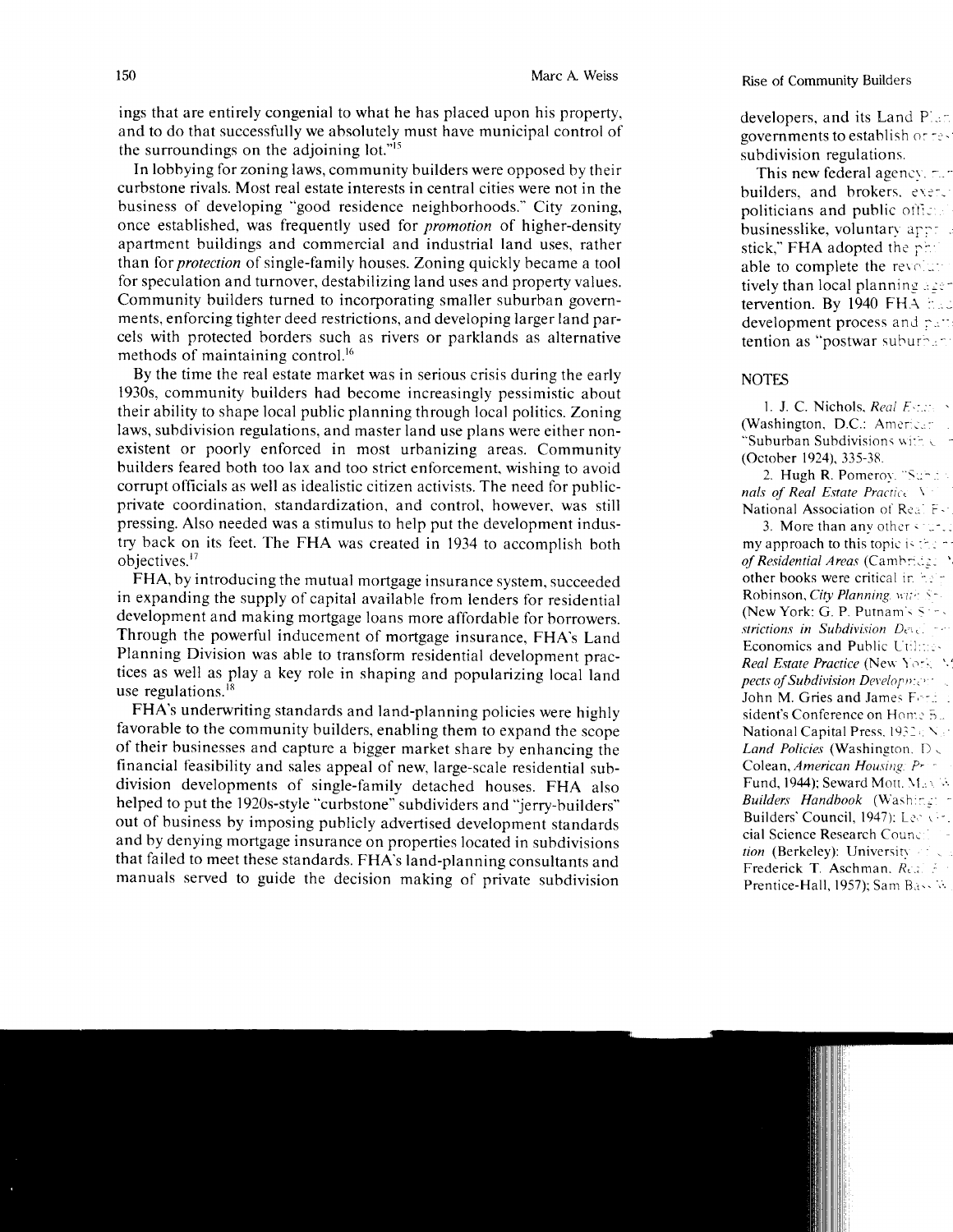developers, and its Land Planning Division encouraged state and local govern'ments to establish or restructure planning agencies and zoning and subdivision regulations.

This new federal agency, run to a large extent both by and for bankers, builders, and brokers, exercised great political power in pressuring politicians and public officials to conform to its requirements. Using <sup>a</sup> tusinesslike, voluntary approach I call "the carrot is mightier than the stick," FHA adopted the philosophy of the community builders and was able to complete the revolution in community building far more effectively than local planning agencies had accomplished before national intervention. By 1940 FHA had fully established the land-planning and development process and pattern that\_a decade later captured media attention as "postwar suburbanization."<sup>19</sup>

## **NOTES**

.<br>,  $\int$ 

 $\ddot{\phantom{a}}$  :

1. J. C. Nichols, Real Estate Subdivisions: The Best Manner of Handling Them (Washington, D.C.: American Civic Association, l9l2), 6; also see Nichols, "Suburban Subdivisions with Community Features," The American City Magazine (october 1924), 335-38.

2. Hugh R. Pomeroy, "Subdivision in Relation to Community Building,"  $An$ nals of Real Estate Practice, Vol. 3, Home Building and Subdividing (Chicago: National Association of Real Estate Boards, 1925), 263.

3. More than any other source, the book that was most influential in shaping my approach to this topic is the brilliant synthesis by Thomas Adams, The Design of Residential Areas (Cambridge, Mass.: Harvard University Press, 1934). Several other books were critical in helping to form my basic outlook: Charles Mulford Robinson, City Planning, with Special Reference to the Planning of the Streets and Lots (New York: G. P. Putnam's Sons, 1916); Helen C. Monchow, The Use of Deed Restrictions in Subdivision Development (Chicago: Institute for Research in Land Economics and Public Utilities, 1928); Ernest M. Fisher, Advanced Principles of Real Estate Practice (New York: Macmillan, 1930); A. D. Theobald, Financial As' pects of Subdivision Development (Chicago: Institute for Economic Research, 1930); John M. Gries and James Ford, eds., Planning for Residential Districts, Vol. 1, President's Conference on Home Building and Home Ownership (Washington, D.C.: National Capital Press, 1932); National Resources Committee, Urban Planning and Land Policies (Washington, D.C.: Government Printing Office, 1939); Miles L' Colean, American Housing: Problems and Prospects (New York: Twentieth Century Fund, 1944); Seward Mott, Max Wehrly, and Harold Lautner, eds., The Community Builders Handbook (Washington, D.C.: Urban Land Institute, Community Builders' Council, 1947); Leo Grebler, Production of New Housing (New York: Social Science Research Council, 1950); Sherman J. Maisel, Housebuilding in Transi' tion (Berkeley): University of California Press, 1953); Richard L. Nelson and Frederick T. Aschman, Real Estate and City Planning (Englewood Cliffs, N.J.: Prentice-Hall, 1957); Sam Bass Warner, Jr., Streetcar Suburbs: The Process of Growth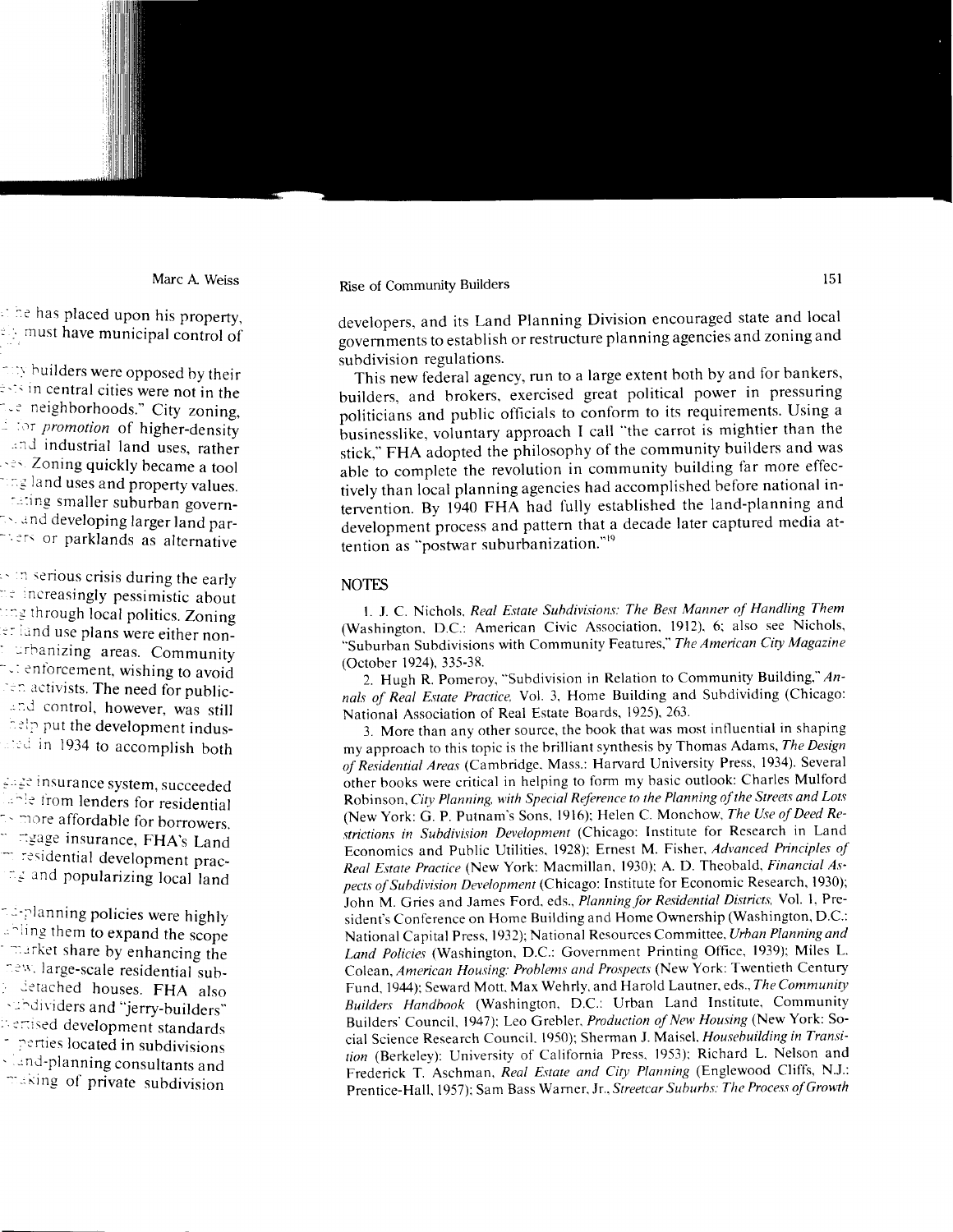in Boston 1970-1900 (Cambridge, Mass.: Harvard University Press, 1962); Kevin Lynch, Site Planning (Cambridge, Mass.: MIT Press, 1962); Edward P. Eichler and Marshall Kaplan, *The Community Builders* (Berkeley: University of California Press, 1967); Robert A. M. Stern, The Anglo-American Suburb (London: Architectural Design, 1981); Ned Eichler, The Merchant Builders (Cambridge, Mass.: MIT Press, 1982); Kenneth T. Jackson, Crabgrass Frontier: The Suburbanization of the United States (New York: Oxford University Press, 1985).

4. Harrison R. Baker, "Subdivision Practices," in Subdivision Principles and Practices, ed., Harrison R. Baker (Los Angeles: California Real Estate Association, 1936), 7.

5. Marc A. Weiss, The Rise of the Community Builders: The American Real Estate Industry and Urban Land Planning (New York: Columbia University Press, 1987), Columbia History of Urban Life, Kenneth T. Jackson, general editor. The history of the three development trends; (1) increasing scale, (2) increasing quality, (3) increasing coordination, are covered in the book, especially in chs. 2 and 3.

6. On Levittown see Jackson, Crabgrass Frontier, ch. 13; Barry Checkoway, "Large Builders, Federal Housing Programs, and Postwar Suburbanization," International Journal of Urban and Regional Research 4, no. 1 (March 1980) 21-44; Herbert J. Gans, The Levittowners: Ways of Life and Politics in a New Suburban Community (New York: Alfred A. Knopf, 1967); Alfred S. Levitt, "A Community Builder Looks at Community Planning," Journal of the American Institute of Planners 17, no. 2 (Spring 1951): 80-88.

7. Clarence Stein to Alfred K. Stern, September 15, 1930, (Presidential Papers Subject File-Better Homes, Box 74, Herbert Hoover Presidential Library). On Radburn, see also Henry Wright, "How Long Blocks Cut Down Street Costs, and Other Economies of Modern Planning," and Alexander M. Bing, "Community Planning of the Motor Age," in Annals of Real Estate Practice (Chicago: National Association of Real Estate Boards, 1929): 488-95, respectively; Clarence S. Stein, Toward New Towns for America (New York: Reinhold, 1957); Henry Wright, Rehousing Urban America (New York: Columbia University Press, 1935); Daniel Schaffer, Garden Cities for Tomorrow: The Radburn Experience (Philadelphia: Temple University Press, 1982); Eugenie L. Birch, "Radburn and the American Planning Movement: The Persistence of an Idea," Journal of the American Planning Association 46 (October 4, 1980): 427.

8. Federal Housing Administration, Successful Subdivisions, Land Planning Bulletin No. 1 (Washington, D.C.: Government Printing Office, 1940). See also FHA, Planning Profitable Neighborhoods, Technical Bulletin No. 7 (Washington, D.C.: Government Printing Office, 1938); National Association of Home Builders, Home Builders Manual for Land Development (Washington, D.C.: National Association of Home Builders, 1950); Urban Land Institute, Community Builders Handbook (Urban Land Institute, 1968); Stanley L. McMichael, Real Estate Subdivisions (New York: Prentice-Hall, 1949).

9. "The principle of restriction in the subdivision and use of land is well understood in the United States and very frequently applied. In fact, it is so well understood and so highly valued that it is most often applied in a thorough going way by the real estate operator himself in his own interest. The restrictions placed upon a purchaser in the conveyance of a plot of land often include a long list of the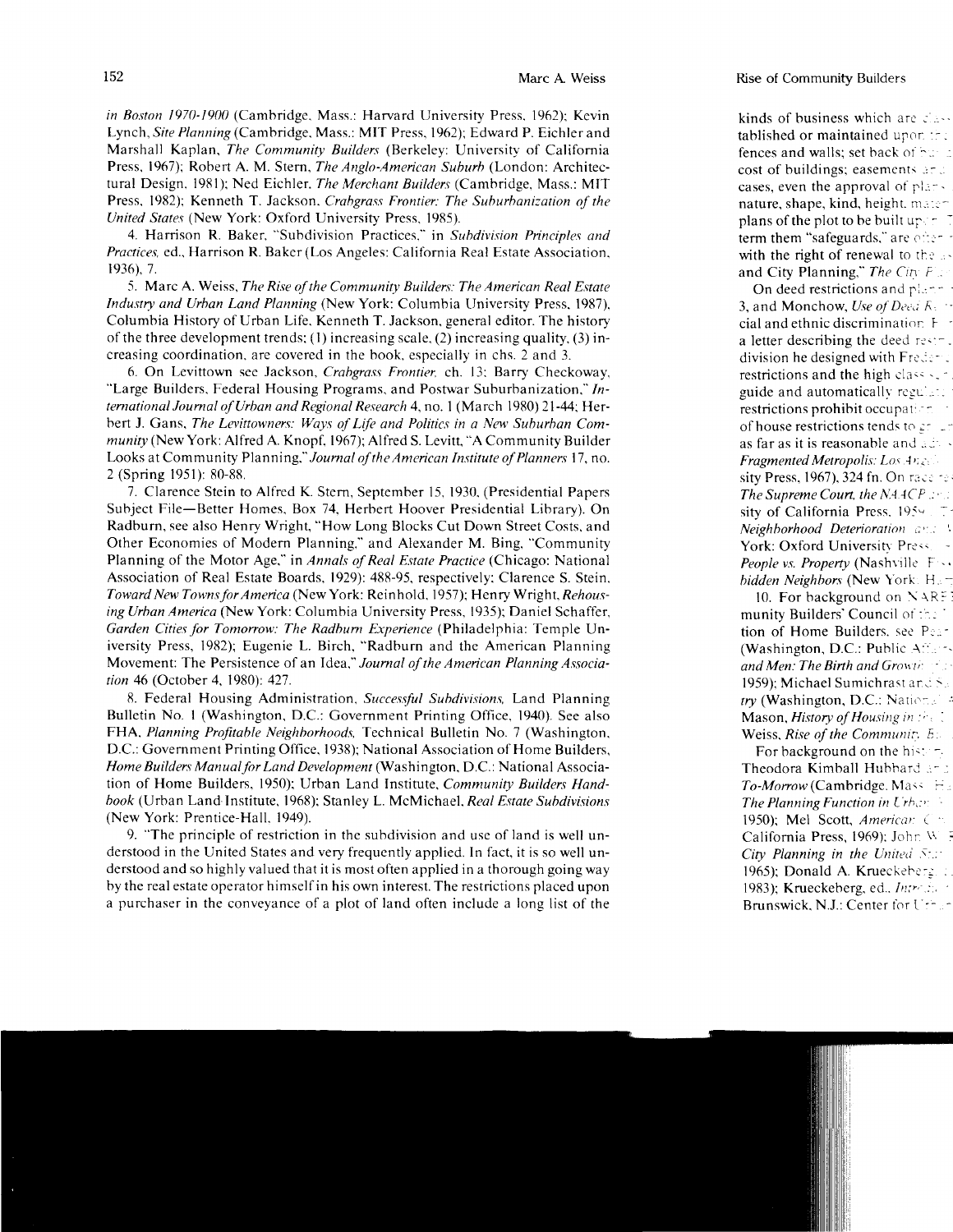kinds of business which are classified as nuisances, and which may not be established or maintained upon the property; regulation as to stables and garages; fences and walls; set back of buildings from streets and from lot lines; minimum cost of buildings; easements and rights of way for public utilities; and in some cases, even the approval of plans and specifications of buildings including their nature, shape, kind, height, material, color scheme and location; also the grading plans of the plot to be built upon. These restrictions, or, as some operators happily term them "safeguards," are often placed for a period of twenty-five years or more with the right of renewal to the assent of the owners" (John Nolen, "Real Estate and City Planning," The City Plan 2 no. 1 [April 1916]: 6).

On deed restrictions and planning see Weiss, Rise of the Community Builders, ch. 3. and Monchow, Use of Deed Restrictions. Deed restrictions were also used for racial and ethnic discrimination. For example, urban planner Charles H. Cheney, in a letter describing the deed restrictions of the famous Palos Verdes Estates subdivision he designed with Frederick Law Olmsted, Jr., says: "The type of protective restrictions and the high class scheme of layout which we have provided tends to guide and automatically regulate the class of citizens who are settling here. The restrictions prohibit occupation of land by Negroes or Asiatics. The minimum cost of house restrictions tends to group the people of more or less like income together as far as it is reasonable and advisable to do so" (quoted in Robert Fogelson, The Fragmented Metropolis: Los Angeles, 1850-1930 (Cambridge, Mass.: Harvard University Press, 1967), 324 fn. On race restrictions see Clement E. Vose, Caucasians Only: The Supreme Court, the NAACP and the Restrictive Covenant Cases (Berkeley: University of California Press, 1959); Thomas Lee Philpott, The Slum and the Ghetto: Neighborhood Deterioration and Middle-Class Reform, Chicago, 1880-1930 (New York: Oxford University Press, 1978); Herman H. Long and Charles S. Johnson, People vs. Property (Nashville: Fisk University Press, 1947); Charles Abrams, Forbidden Neighbors (New York: Harper Brothers, 1955).

10. For background on NAREB and two key spinoffs of the 1940s, the Community Builders' Council of the Urban Land Institute and the National Association of Home Builders, see Pearl Janet Davies, Real Estate in American History (Washington, D.C.: Public Affairs Press, 1958); Garnett Laidlaw Eskew, Of Land and Men: The Birth and Growth of an Idea (Washington, D.C.: Urban Land Institute, 1959); Michael Sumichrast and Sara A. Frankel, Profile of the Builder and His Industry (Washington, D.C.: National Association of Home Builders, 1970); Joseph B. Mason, History of Housing in the U.S., 1930-1980 (Houston: Gulf Publishing, 1982); Weiss, Rise of the Community Builders, ch. 2.

For background on the history of the American urban planning profession, see Theodora Kimball Hubbard and Henry Vicent Hubbard, Our Cities To-Day and To-Morrow (Cambridge, Mass.: Harvard University Press, 1929); Robert A. Walker, The Planning Function in Urban Government (Chicago: University of Chicago Press, 1950); Mel Scott, American City Planning Since 1890 (Berkeley: University of California Press, 1969); John W. Reps, The Making of Urban America: A History of City Planning in the United States (Princeton, N.J.: Princeton University Press, 1965); Donald A. Krueckeberg, ed., The American Planner (New York: Methuen, 1983); Krueckeberg, ed., Introduction to Planning History in the United States (New Brunswick, N.J.: Center for Urban Policy Research, 1983); Laurence C. Gerckens,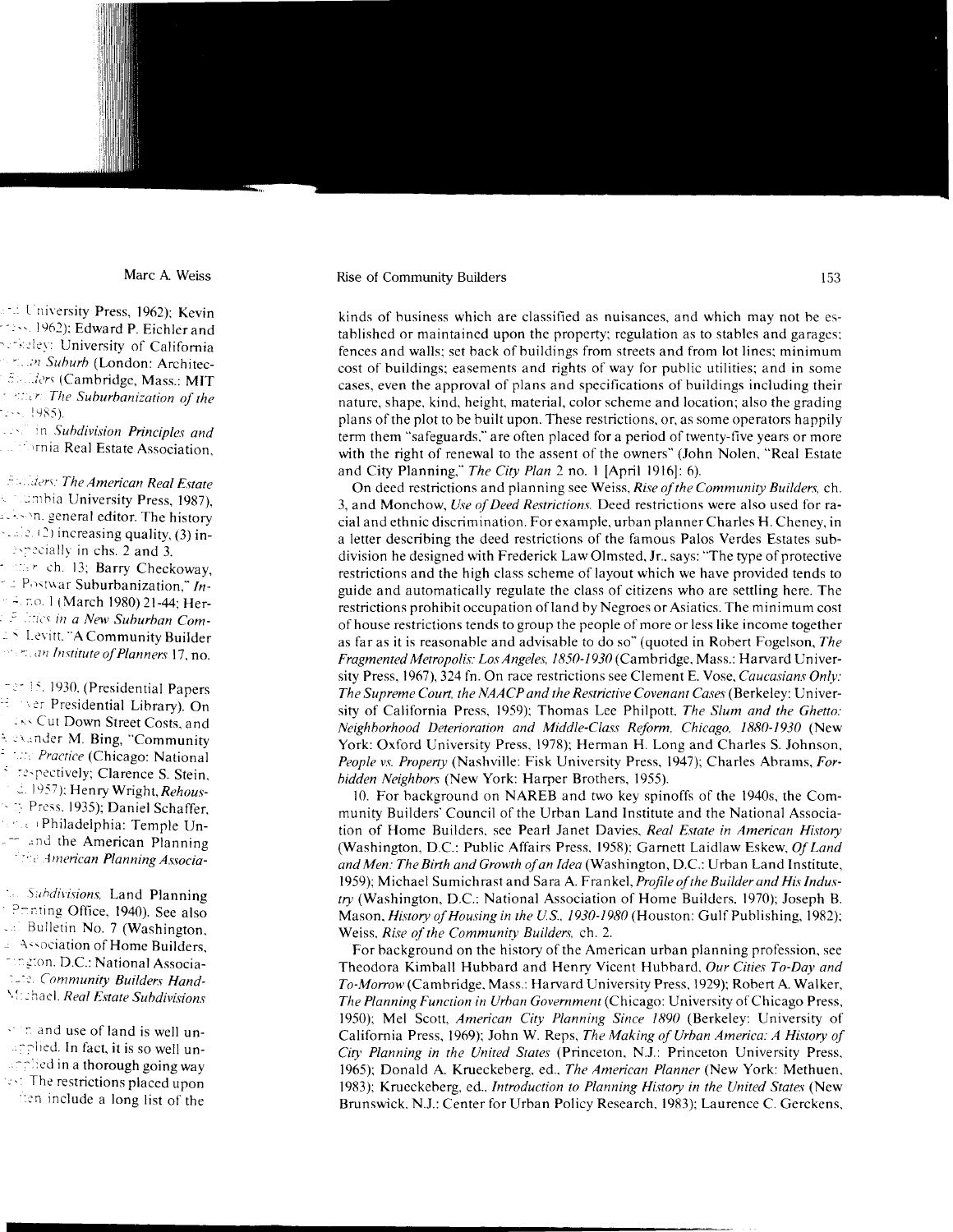"Historical Development of American City Planning," in The Practice of Local Govemment Planning, ed. Frank S. So (Washington, D.C.: International City Management Association. 1979); Eugene L. Birch, "Advancing the Art and Science of Planning: Planners and Their Organizations 1909-1980," Journal of the American Planning Association 46 January 1, 1980): 22-49; Peter Marcuse, "Housing in Early City Planning," Journal of Urban History 6, no. 2, (February 1980): 153-76; David A. Johnson and Daniel Schaffer. eds., "Symposium: Learning from the Past-The History of Planning," Journal of the American Planning Association 51, no. 2 (Spring 1985); M. Christine Boyer, *Dreaming the Rational City* (Cambridge, Mass.: MIT Press, 1983); Richard E. Foglesong, Planningthe Capitalist City (Princeton, N.J.: Princeton University Press, 1986); Weiss, Rise of Community Builders, ch. 3.

<sup>I</sup>l. The phrase "municipal assistance" is a quote from J. C. Nichols, "Financial Effect of Good Planning in Land Subdivision," Proceedings of the Eighth National Conference on City Planning (New York: Douglas C. McMurtrie, 1916), 100.

12. Ernest M. Fischer, "Speculation in Suburban Lands," and Herbert D. Simpson, "Real Estate Speculation and the Depression," American Economic Review 23, no. l, Supplement (March 1933):152-62,163-71, respectively; Charles D. Clark, "Penalties of Excess Subdividing," City Planning 10. no. 2 (April l93a): 5l-6l; Philip H. Cornick, Premature Subdividing and lts Consequences (New York: Institute of Public Administration, 1938).

13. Harold W. Lautner, Subdivision Regulations (Chicago: Public Administration Service, 1941); Baker, Subdivision Principles; Hubbard and Hubbard, Our Cities To-Day and To-Morrow, ch. 10; Gries and Ford, Planning for Residential Districts, ch. 2 (report of the Committee on Subdivision Layout); "Subdivision Control," Annals of Real Estate Practice, Vol. 3, Home Building and Subdividing (Chicago: National Association of Real Estate Boards, 1927): "Subdivision Control," Planning Problems of Town, City, and Region (Philadelphia: William F. Fell Co., 1927); Weiss, Rise of Community Builders, chs. 3 and 5.

14. Herbert U. Nelson, "How Good Is Zoning?" Headlines 14, no. 37 (September 15, 1947): l. The standard interpretation of zoning frts Herbert U. Nelson's statement. See Seymour I. Toll, Zoned American (New York: Grossman, 1969); John Delafons, Land-Use Controls in the United Srares (Cambridge. Mass.: MIT Press, 1969); Richard F. Babcock, The Zoning Game (Madison: University of Wisconsin Press, 1966); Constance Perin, Everything in Its Place (Princeton, N.J.: Princeton University Press. 1977).3, no. I (1986): 7-25.

15. Nichols, "Financial Effect," l0l.

16. Gordon Whitnall, "Supply and Demand in Business Zoning," The Community Builder 1, no. 3 (February 1928); George H. Coffin, Jr., Zoning and Its Relation to Property Values (Los Angeles: California Real Estate Association, 1936); Harland Bartholomew, Urban Land Uses (Cambridge, Mass.: Harvard University Press, 1932): W. L. Pollard, ed., Zoning in the United States, Annals of the American Academy of Political and Social Science 155, II (May l93l); Proceedings of the National Zoning Conference, Chicago, December 12-14, 1937 (Washington, D.C.: U.S. National Resources Committee, 1938); Barbara J. Flint, "Zoning and Residential Segregation: A Social and Physical History, l9l0-1940" (Ph.D. diss., University of Chicago, 1977); Weiss, Rise of Community Builders, ch. 4.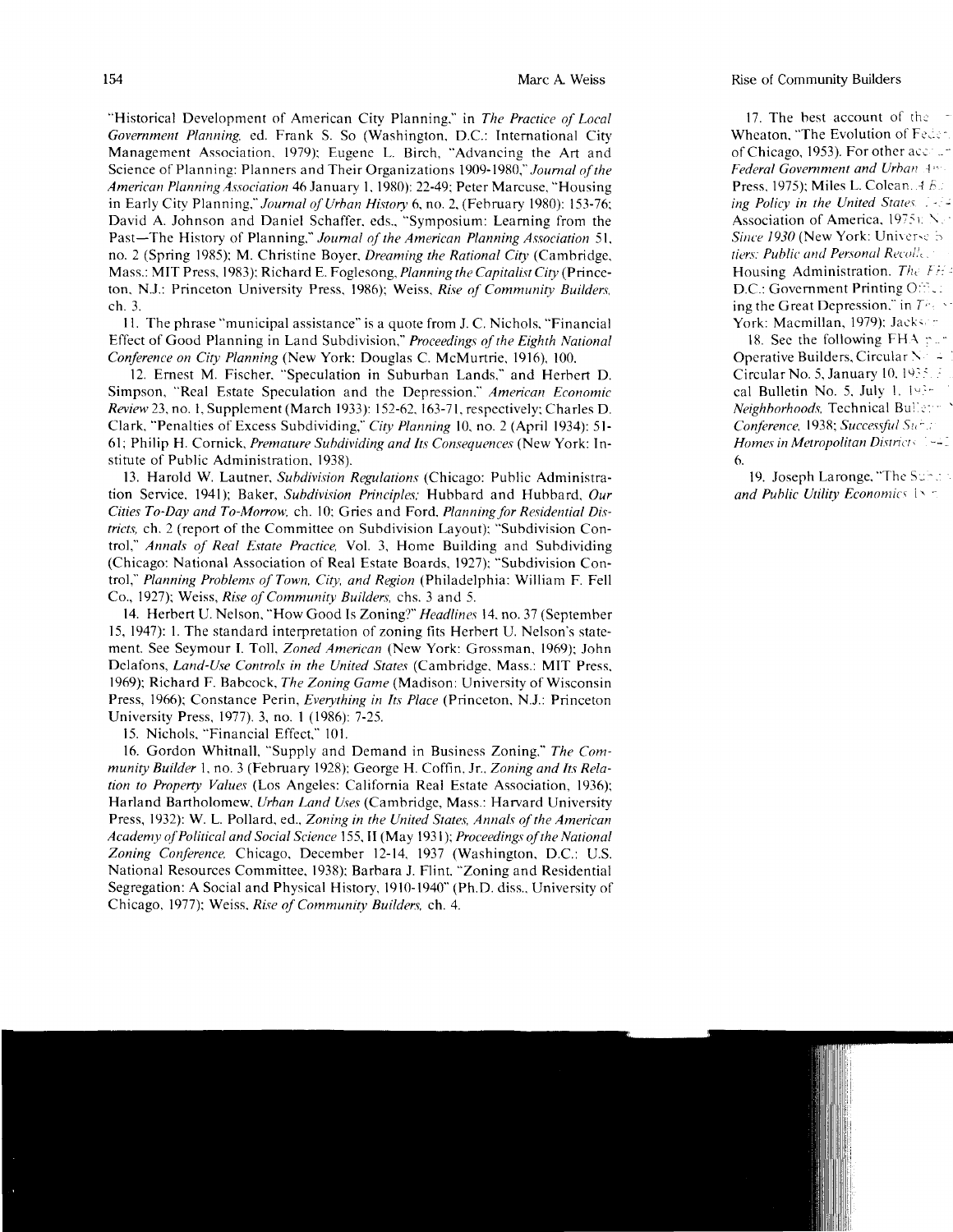17. The best account of the origins of FHA is in Williams Lindus Cody Wheaton, "The Evolution of Federal Housing Programs" (Ph.D. diss., University of Chicago, 1953). For other accounts, see Mark I. Gelfand, A Nation of Cities: The Federal Government and Urban America, 1933-1965 (New York: Oxford University Press, 1975); Miles L. Colean, A Backward Glance: The Growth of Government Housing Policy in the United States, 1934-1975 (Washington, D.C.: Mortgage Bankers Association of America, 1975); Nathaniel S. Keith, Politics and the Housing Crisis Since 1930 (New York: Universe Books, 1973); Mariner S. Eccles, Beckoning Frontiers: Public and Personal Recollections (New York: Alfred A. Knopf, 1951); Federal Housing Administration, The FHA Story in Summary, 1934-1959 (Washington, D.C.: Government Printing Office, 1959); Gertrude S. Fish, "Housing Policy During the Great Depression," in The Story of Housing ed. Gertrude Sippery Fish (New York: Macmillan, 1979); Jackson, Crabgrass Frontier, ch. 11.

18. See the following FHA publications: Successive Annual Reports (1934-); Operative Builders, Circular No. 4, December 15, 1934; Subdivision Development, Circular No. 5, January 10, 1935; Planning Neighborhoods for Small Houses, Technical Bulletin No. 5, July 1, 1936; Underwriting Manual, 1938; Planning Profitable Neighborhoods, Technical Bulletin No. 7, 1938; Proceedings of the Relators' Housing Conference, 1938; Successful Subdivisions, Land Planning Bulletin No. 1, 1940; FHA Homes in Metropolitan Districts, 1942. See also Weiss, Rise of Community Builders, ch. 6.

19. Joseph Laronge, "The Subdivider of Today and Tomorrow," Journal of Land and Public Utility Economics 18 no. 4 (November 1942): 423-30.